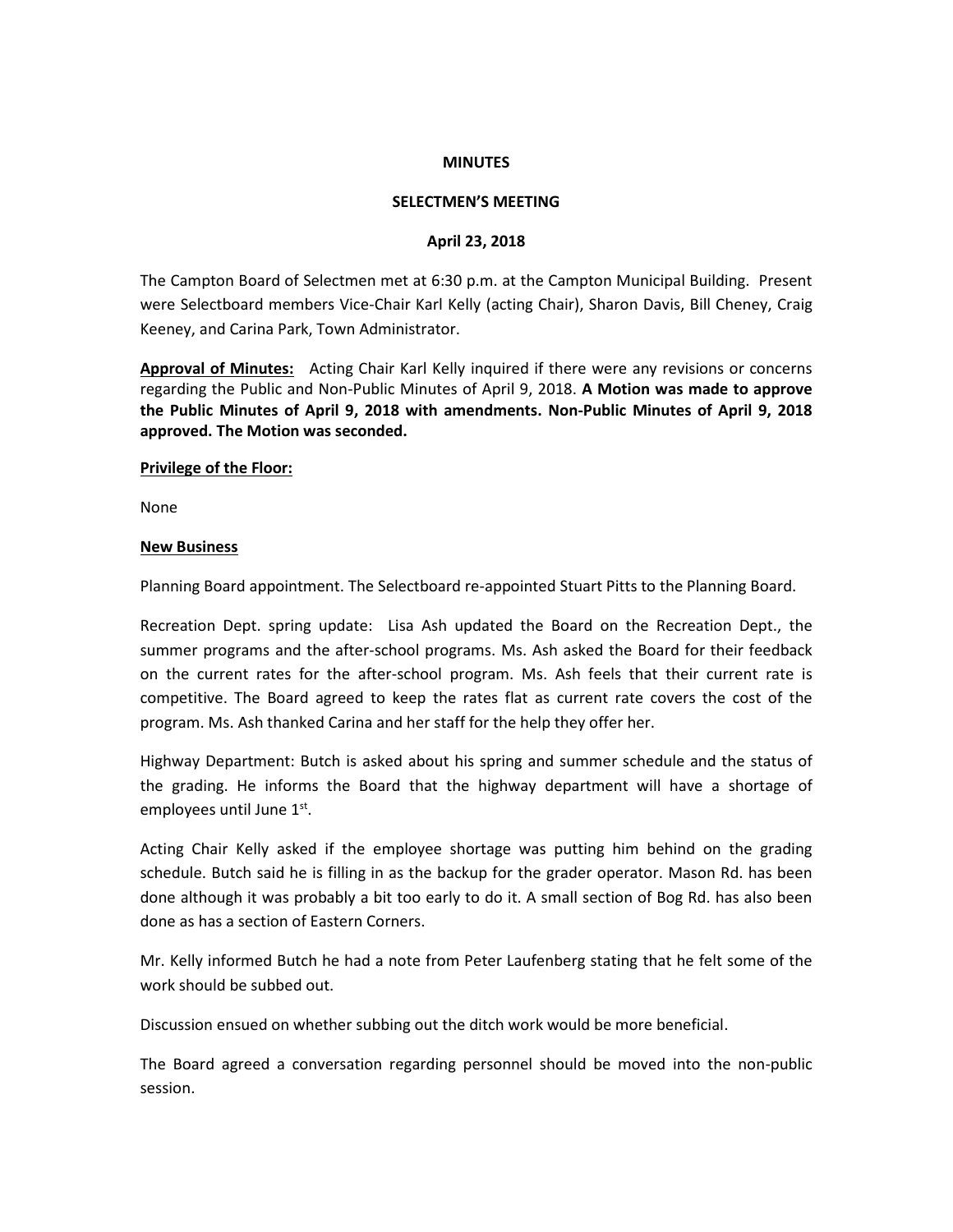Mr. Cheney asked why the berm on Bumps Flats was being moved; and why they were moving it onto a stone wall. Mr. Cheney continued that he feels the berm is more efficient where it currently is. Plans are made for Mr. Cheney and Butch to meet at the site. Further discussion on what materials were being put on the road.

Financial Update: Carina gave the Board an update on expenditures and revenues. At this time she feels the Board has no need for concerns.

# **Old Business:**

None

# **Correspondence**

Carina had given Board members an email forwarded from the Campton Village Precinct. This is an FYI in regards to Owl's Nest. They do not believe there is a current water agreement in place so nothing is happening with the fire hydrants.

Ron Reynolds is resigning as Deputy EMD.

A letter was received regarding an issue between Vernon Chase and Kevin Miller which has to do with the right away access to Mr. Miller's property in Beebe River. This is an ongoing situation and has nothing to do with the town. The letter was just an FYI.

Carina reported she will be signing a maintenance agreement on the boiler that is in the town clerk/tax collector's office. The Board wants her to sign the 24/7 premium program maintenance agreement. The Board members also suggest a sensor in the basement to alert them to any water problems that might occur in the future.

There was a Right-To-Know request that day for Carina's employment contract.

**In Public Session a Motion was made to go into Non-Public Session under RSA 91-A: 3, II (**c**) regarding at tax agreement. The Motion was seconded and with a roll call vote: Selectman Davis – aye, Selectman Kelly– aye, Selectman Keeney – aye, Selectman Cheney – aye ~ the Board went into Non-Public Session at 7:25 p.m. The Board came out of Non-Public Session at 7:28 p.m.**

**In Public Session a Motion was made to go into Non-Public Session under RSA 91-A: 3, II (**b**) regarding personnel. The Motion was seconded and with a roll call vote: Selectman Davis – aye, Selectman Kelly– aye, Selectman Keeney – aye, Selectman Cheney – aye ~ the Board went into Non-Public Session at 7:28 p.m. The Board came out of Non-Public Session at 8:06 p.m.**

# **Board Concerns and Directives**

Discussion on who has control of the town office building keys.

Selectmen Keeney expressed concern with the road that runs beside the Congregational Church to the back woods along Beebe River. The road was discontinued in 1944 subject to gates and